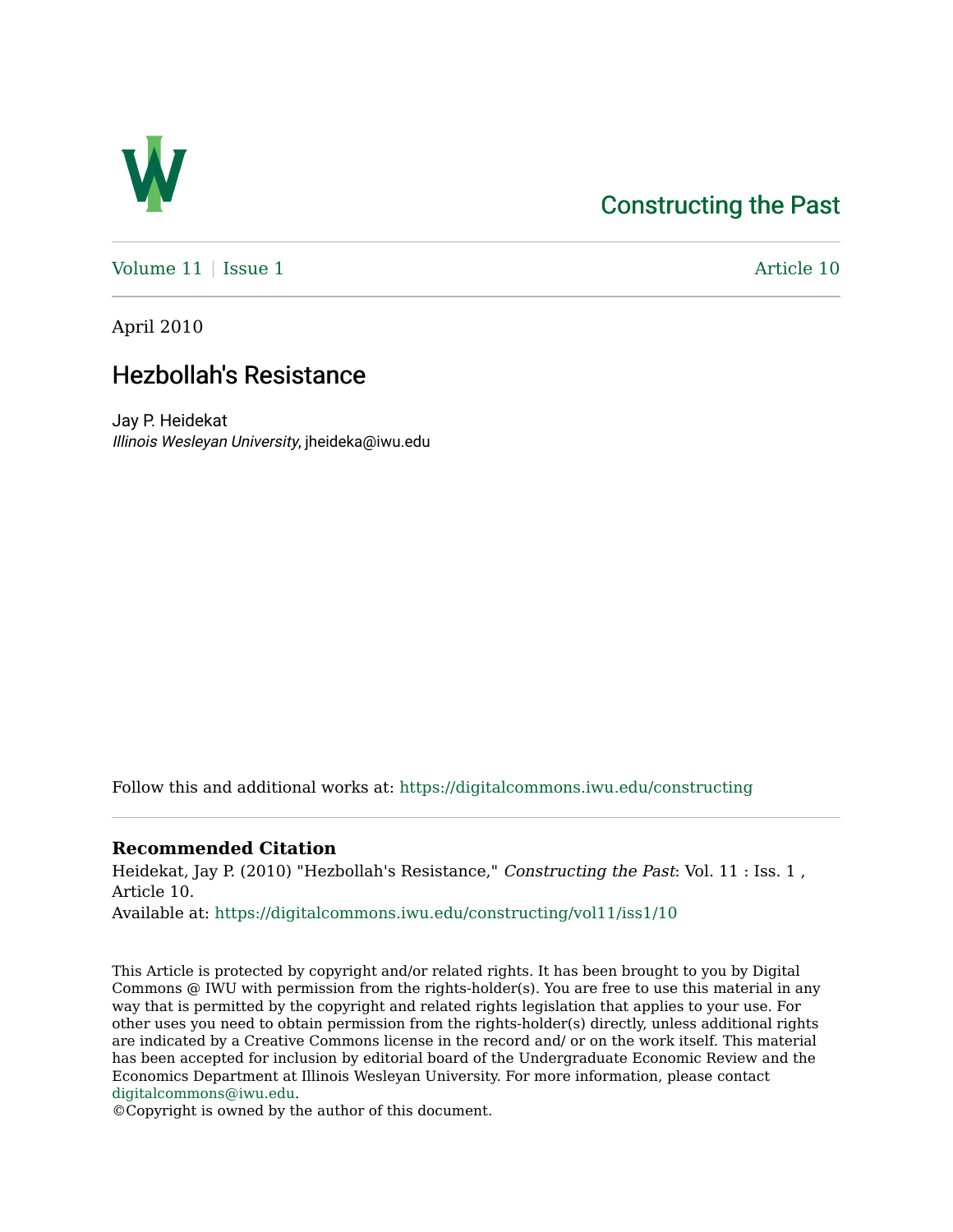Hezbollah's Resistance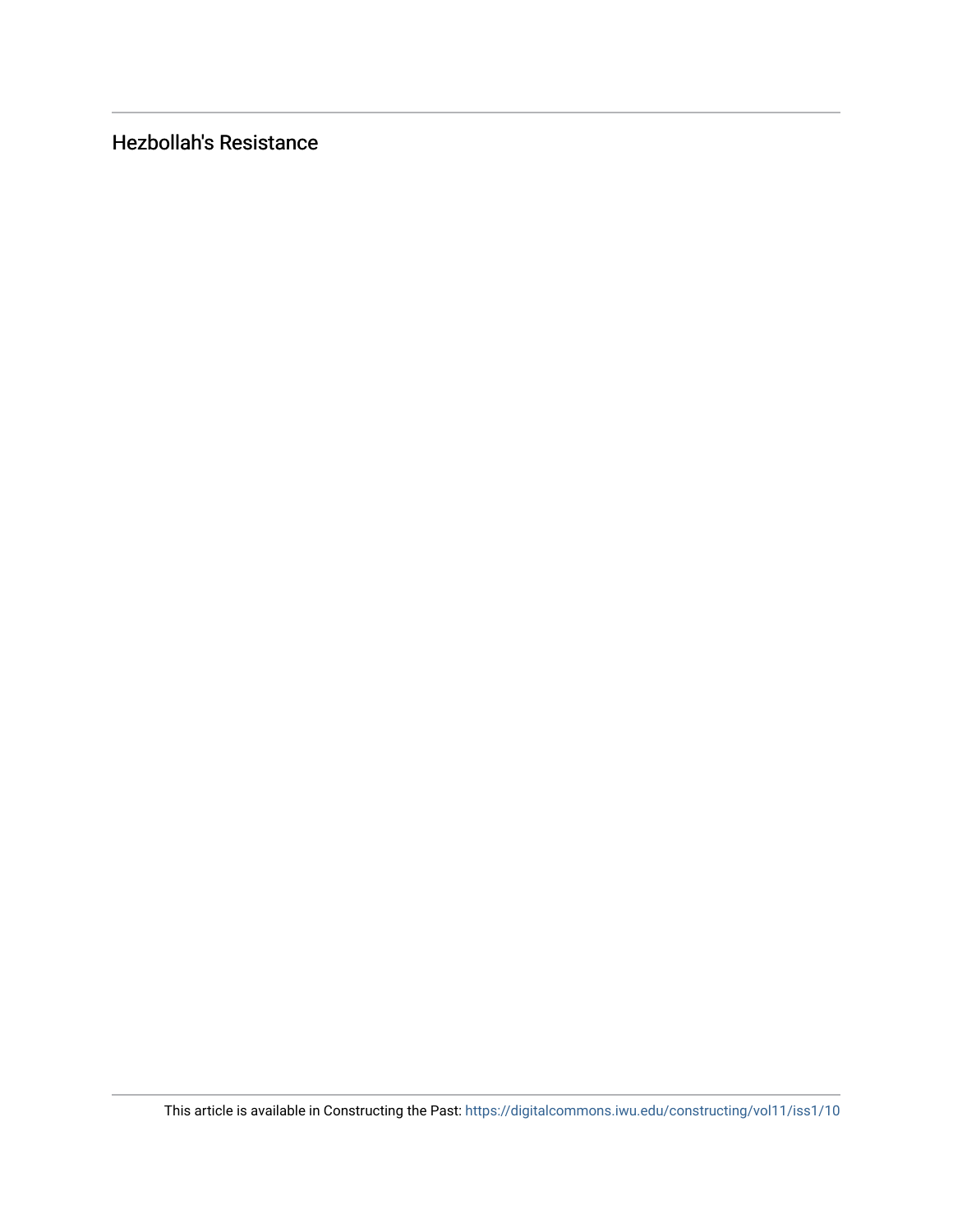## Jihad's Relationship to Resistance Jay Heidekat

Within Islamic belief, the call to jihad can be extrapolated to mean many things; however, conceptual common ground can be found in the classification of jihad as a struggle to improve one's society or self. Within marginalized social groups that are seeking to better their situation, this struggle can manifest itself in the form of violent resistance or civil disobedience. Resistance movements, like Hezbollah, are interested in influencing their own government or ejecting the physical or indirect presence of what the movement perceives to be imperialist hegemony. Depending on the context from which the notion of jihad is propagated, it may require something as simple as boycotting American goods. On the other hand, jihad can be implemented to legitimate the use of violent resistance or even to glorify and encourage suicide bombers—who are remembered as martyrs and used to fuel the cause. To answer the questions of how resistance leaders within Hezbollah justify these sometimes-violent actions, we must examine the influential rhetoric of the Shiite cleric Muhammad Husayn Fadlallah.

 Fadlallah clearly links the concept of jihad to resistance and describes it as a most righteous and necessary struggle. In interviews he does not attempt to separate the often-conflicting notions of nationalism and religion or violence and virtue. In true dynamic, Islamist fashion, Fadlallah explains: "Concerning violence, jihad in Islam is a defensive movement and a deterrent. When God spoke to us about war, He said we should fight on behalf of the weak, 'And fight them on until there is no more persecution' [Al-Baqara: 193]. Fight for the helpless, fight those who fight you." $1$  In this statement, Fadlallah attempts to describe, in broad terms, when violence should be used. The important message is that jihad must be viewed as a defensive measure with a religious backing. There is, however, flexibility built into the idea of "defending the helpless" or "those who fight you" as will be seen later.

 In general terms, Fadlallah promotes a stance of resistance towards outside forces that provide obstacles to the Muslim world's self-determination and development. The cleric warns of the malignant influences from abroad and preaches that, in the Middle East, there is a "situation where the foreign powers, the great arrogant states, impose conditions on the people of these parts of the world, like placing an iron necklace around their necks in terms of economy, politics, knowledge...."<sup>2</sup> Fadlallah is producing a discourse that appeals to the post-colonized, marginalized people of the world while providing jihad as a legitimate and justified form of action against an unfavorable situation. In theory, the idea of resistance makes sense, but what form should

 $\overline{a}$ 

<sup>1</sup> Fadlallah, *Islamic Unity,* 63.

<sup>2</sup> Strindberg, *Realities of Resistance*, 32.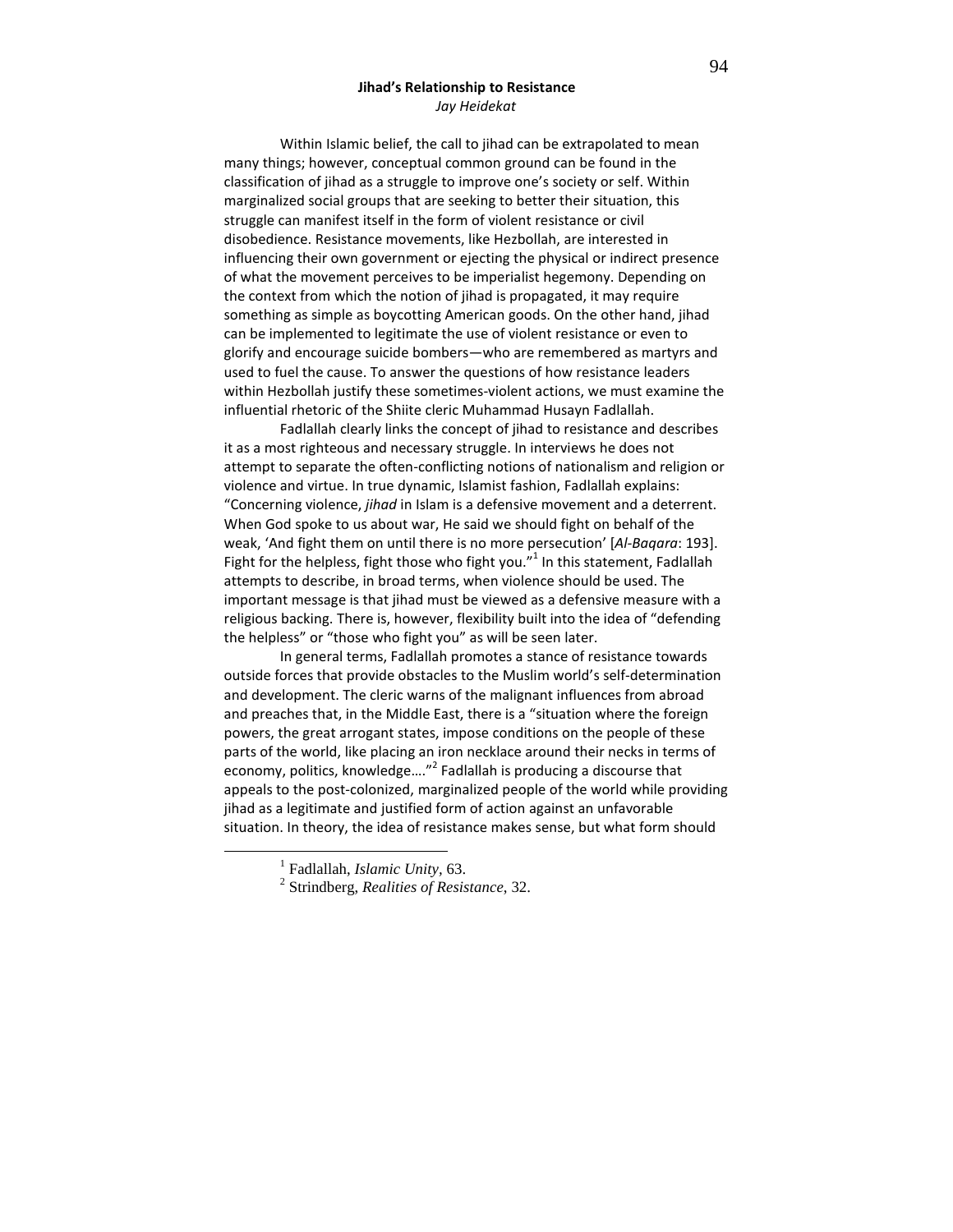the resistance take? Under which circumstances does jihad constitute armed resistance as opposed to civil disobedience?

 In a recent essay, political sociologist Rola el-Husseini describes the limits and uses of various forms of jihad as defined by Fadlallah and his fellow cleric, Muhammad Mahdi Shams al-Din. She quotes Shams al-Din's writing concerning the versatility and focus of violent resistance: "Armed political violence, violent political discourse and violent behavior vis-à-vis a foreign invader or occupier is not simple political violence. Its legitimate defensive jihad.... It is also a duty for the entire nation... Whether this jihad takes the form of a regular war or that of a public or secret resistance or guerrilla warfare does not impinge on its legitimacy."<sup>3</sup> El-Husseini describes Shams al-Din's take on resistance as a violent struggle against an imposing force. She goes on to deem his preaching to be a nationalistic discussion steeped in the language of Islam.

This explanation describes the logic behind jihad, but in practice the resistance can take two forms. The first is a struggle against an occupier, which is known as a "defensive jihad." This is a violent resistance that manifests in skirmishes between two armed factions or the destructive martyrdom operations of suicide bombers. This side of resistance is often what Westerners perceive as jihad, or a holy war. The other form of resistance is a more passive endeavor known as sumud—or steadfastness. It might literally mean to occupy and hold a portion of land that had been previously liberated by the defensive jihad, but it also can refer to sit-ins, protest, boycotts and other forms civil disobedience.<sup>4</sup> As the concept of resistance is fleshed out, it becomes clear that it has the possibility be employed in many contexts to great effect. As motives and opponents for a resistance movement may change over time, the focus and form that the resistance takes may too transform, allowing jihad to remain as a constant call to action and legitimizing mechanism.

The Iranian revolution of 1979 introduced a world of new possibilities to resistance groups in the Middle East. The lesson gleaned from the rise of Ayatollah Khomeini was that the Islamist paradigm could work in the face authoritarian regimes and imperialist powers. Hezbollah itself was forged in response to the Israeli invasion of southern Lebanon of 1982. The movement began as an armed resistance group formed to drive the Israeli presence from their country and to provide support to the displaced and affected Shiites of South Lebanon and the suburbs of Beirut. Hezbollah offered jobs, food, medicine and other services to the marginalized Shiite population, who had been dislodged from their homes and forced to live in the slums of Beirut. By providing needed services where the Lebanese government had fallen short, Hezbollah gained the loyalty of the Shiite masses. According to Martin Kramer, "Hizbullah's strength resided in its ability to harness a hundred grievances to

<sup>3</sup> Husseini, *Civilian Jihad*, 420.

<sup>4</sup> Ibid.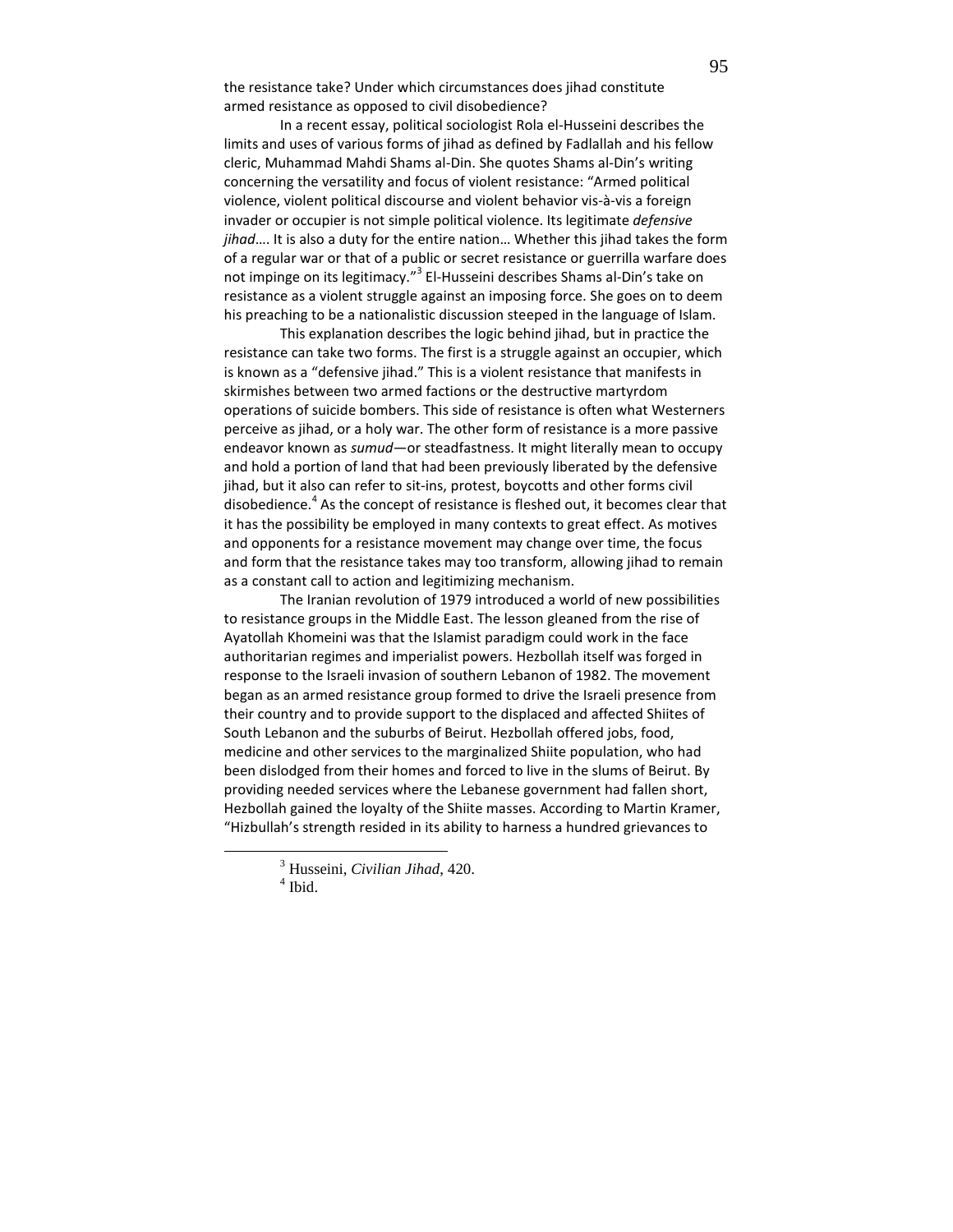one sublime purpose and to persuade its downtrodden adherents of their own hidden strength...."<sup>5</sup> Increasingly, it became clear that Hezbollah would only see its goals of an Islamic state realized through resistance to Israeli occupation.

In February of 1985, the group released a formal statement that explained that the world is divided between the oppressed and the oppressors. The United States was labeled the main oppressive actor because of its use of Israel to bring suffering upon Lebanese Muslims. It goes without saying that because of Israel's encroachment upon Lebanese land, what came to be known as "the Zionist state," served as the primary outlet for continued, violent resistance by Hezbollah. Clandestine military operations like car bombs and suicide bombings against Israeli military installments as well as political targets like the U.S. embassy in Lebanon became classified as terrorist activity by much of the Western media. Conversely, many Lebanese viewed this violence as defensive and warranted. The words of Fadlallah attempt to classify defensive jihad as a perfectly viable approach, when used last a resort. He considers "the call to jihad to be a call to protect the basic issues affecting human destiny from those who are committing aggression against us. If someone fires a rocket at me, I cannot respond by offering him a rose. From an Islamic perspective, we compare violence to surgery: One only turns to it as a last resort." $6$  It can be taken from this quote that Hezbollah's jihad is not about compromise; it is about taking back what was taken away, by any means necessary.

This philosophy has produced a long series of violence between Israeli forces and Hezbollah over the years. Between 1992 and 2000, the war of attrition in Southern Lebanon embodied many examples of defensive jihad, including suicide bombings of Israeli military installments in occupied Lebanon. One specific string of tit-for-tat violence between the two countries began in 1996 when Hezbollah launched waves of rockets at northern Israel in response to the deaths of Lebanese civilians. Israel's next move was a counter-attack— Operation Grapes of Wrath. What ultimately came from this was the Qana massacre, in which, Israeli forces in the South of Lebanon slaughtered Palestinian refugees. This event galvanized a more unified oppositional stance towards Israel among Lebanese Muslims as well as Christians.

In this instance, as will be shown in others, the back and forth between Lebanese resistance and Israeli aggression and vice-versa worked favorably into Hezbollah's discourse surrounding resistance. Any violent aggression perpetrated upon the Israelis occupying Lebanon was seen a contribution to the cause of Islam and to the defense of the oppressed. At the same time, violence towards the Lebanese or Palestinians by Israelis simply

<sup>5</sup> Kramer, *Hizbullah: The Calculus of Jihad*, 28.

<sup>6</sup> Fadlallah, *Islamic Unity*, 64.

<sup>7</sup> Husseini, *Civilian Jihad*, 421.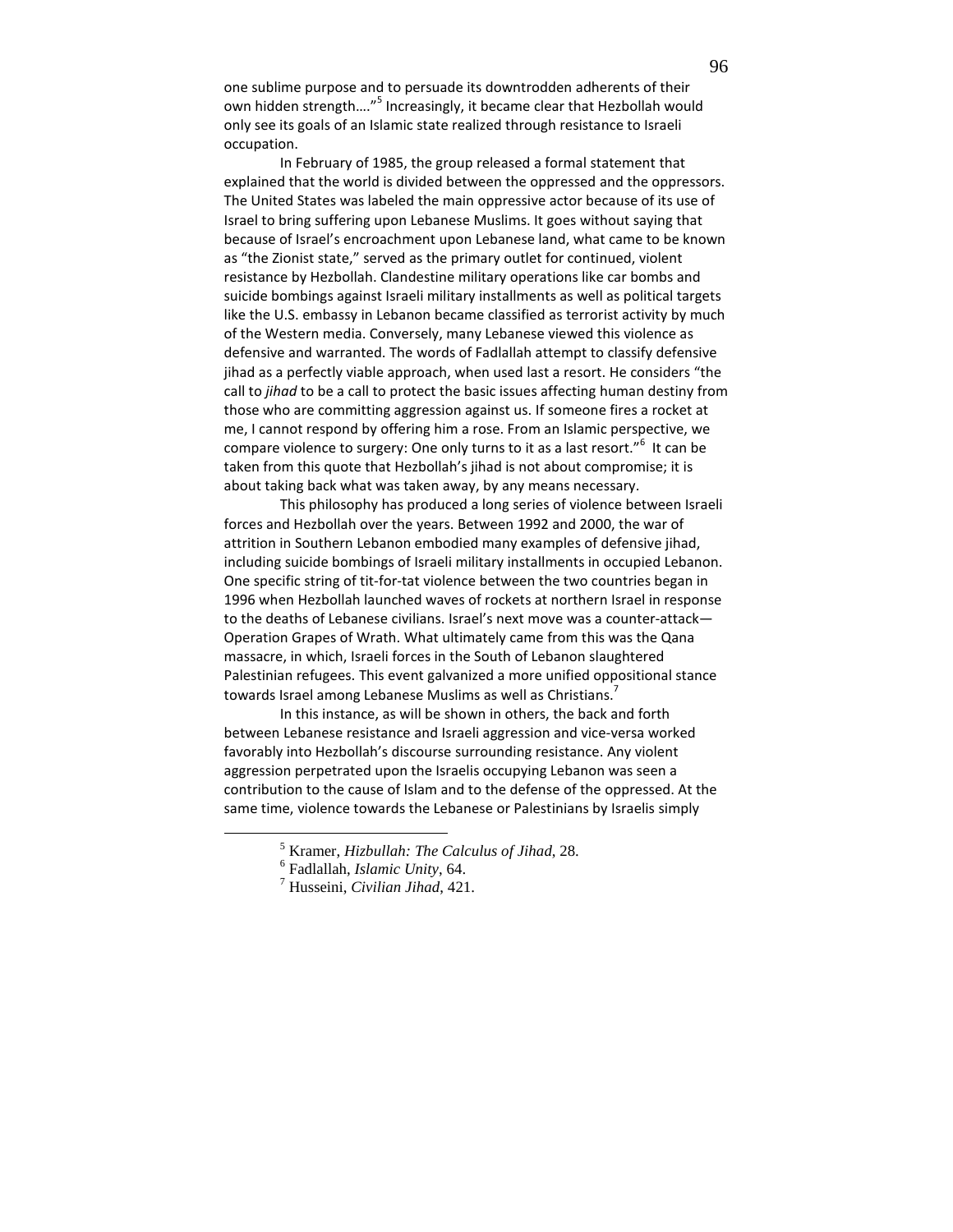created more venerated martyrs and fueled the fires of resistance. Ultimately, both increased the support of Hezbollah and further demonized Israel in the eyes of the Lebanese. Thus, there appears what I will call a cycle of resistance, where opposition to Israeli domination, even when it results in deaths on of the resistance side, can be used constructively to encourage unity and fervor among the "oppressed." In addition, any individuals killed become "blessed martyrs" and symbols of further resistance. Hezbollah continues to use this strategy in their rhetoric.

In 2008, a car explosion in Damascus resulted in the death of a Hezbollah operative named Imad Mughniyah. Hezbollah's authorities identified the operative as a leader in the resistance against the Israeli occupation forces in South Lebanon. After establishing this, the representative of Hezbollah made a call for Lebanese national unity in the face of "Lebanon's main enemy, represented by Israel, which is accused of carrying out this treacherous operation."<sup>8</sup> The death of Mughniyah was divisively used as an opportunity to demonize Israel. In addition, Islamist authorities rallied around the assassination, by extolling Mughniyah's '"jihad' and 'sacrifices' and [by] calling on Hezbollah's leadership 'to respond to this treacherous operation by dealing a painful blow to the Zionist entity.<sup>'"<sup>9</sup> Fadlallah himself commented on the</sup> assassination and capitalized on this opportunity to publicize the cause of resistance in the wake of the tragedy saying, "we look forward to seeing all arenas of resistance against the occupation more determined to confront the enemy, more solid in the faces of challenges, and more committed to the Islamic jihad line that seeks to move the nation from the stage of defeats to the stage of victories."<sup>10</sup> The statements surrounding the death of Imad Mughniyah illustrated that Hezbollah's clever use of the cycle of resistance continues to be profitable in terms of gaining support for the party and for condemning Israel.

 Even in the group's early history, Hezbollah was a dynamic entity. Armed resistance went hand-in-hand with civil service and the dire situation in Lebanon provided many chances for Hezbollah to reach out to the community. Focused mostly in the affected South of Lebanon and Beirut area, the movement built orphanages that provided refuge to about two thousand children. In addition, schools were built to cater to the displaced Shiite community, including schools for the blind and deaf. Hezbollah constructed cultural centers and hospitals which all created reliance and trust towards Hezbollah and its discourse of oppressed and oppressors. This community reliance, coupled with Hezbollah's military successes made Lebanese politics the next goal for the resistance group. In a 1995 interview, when asked about

<sup>8</sup> *Groups condemn Mughniya Assassination*.

 $<sup>9</sup>$  Ibid.</sup>

 $^{10}$  Ibid.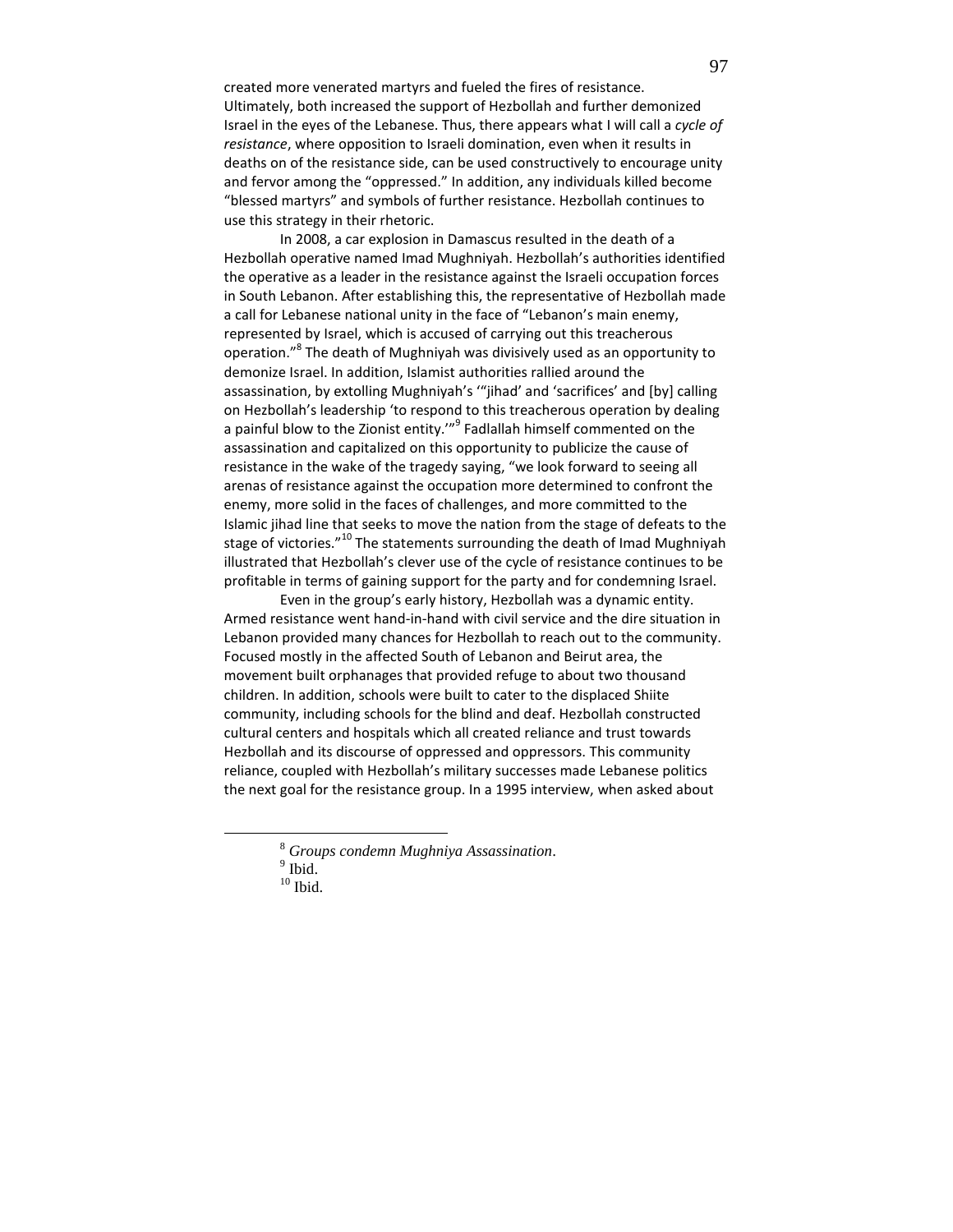the group's future in the political arena or the possibility of participation in the Lebanese parliament, cleric Fadlallah said the following:

> "[Hezbollah] has amassed expertise in military, security, cultural and political affairs, which greatly enhances its chances of spreading its influence in Lebanon, despite the challenge from the international American-Israeli campaign against it. It would be very difficult to terminate the role of Hizballah, because that role has strong grass-roots support and is furthermore well grounded in its structure, methodology, thought and political activities."<sup>11</sup>

Since this statement, Hezbollah has participated in all the country's legislative and municipal elections. The party won 14 seats in the national legislature in the 2005 elections. Thanks to strategic alliances with other parties, Hezbollah gained a reasonably sized voting block of 35 parliamentarians and, for the first time, a seat in the cabinet. This newfound political influence did no hinder the party's underlying discourse of resistance. The transition to politics was always perceived as being bourn out of the resistance as well as being an act resistance in itself. Even in 1985, in the early stages of the movement, long before any political involvement to speak of, Fadlallah said, "the spirit driving the resistance is beginning to intensify and grow from being simply a combat state of mind into a political and ideological state of mind. $12$ <sup>12</sup> The concept of resistance as a driving ideology continued to gain Hezbollah support while defining the statements and actions of the party.

 Today, Hezbollah remains armed because of its refusal to comply with the UN's orders for disarmament. Hezbollah is not content with simply filling a political role and wishes to keep resistance against Israel a reality. By defying the wishes of the UN (an act of resistance in itself), Hezbollah hopes to remain Lebanon's vanguard against foreign invasion and imperialist pressure. When pressed about Hezbollah's continued armament, party leader Hassan Nasrallah clarified, "Resistance is a reaction against aggression. When the aggression ends, resistance ends."<sup>13</sup> As long as Hezbollah perceives Lebanon as a victim of foreign interference, it will remain a beacon of resistance.

 As Hezbollah gains more influence in Lebanon's parliament, the importance of resistance has only grown. Approaching the elections in 2009, speaker Nabih Berri said, "Resistance, liberation and development will be the choice of the Lebanese towards a better country and better life." Although liberation and development have been added to the agenda, resistance is still

<sup>11</sup> Fadlallah, *Islamic Unity and Political Change*, 69.

<sup>12</sup> Fadlallah, *The Future of the Islamic and National Resistance*, 166.

<sup>13</sup> Alagha, *Hizballah after the Syrian Withdrawal*, 37.